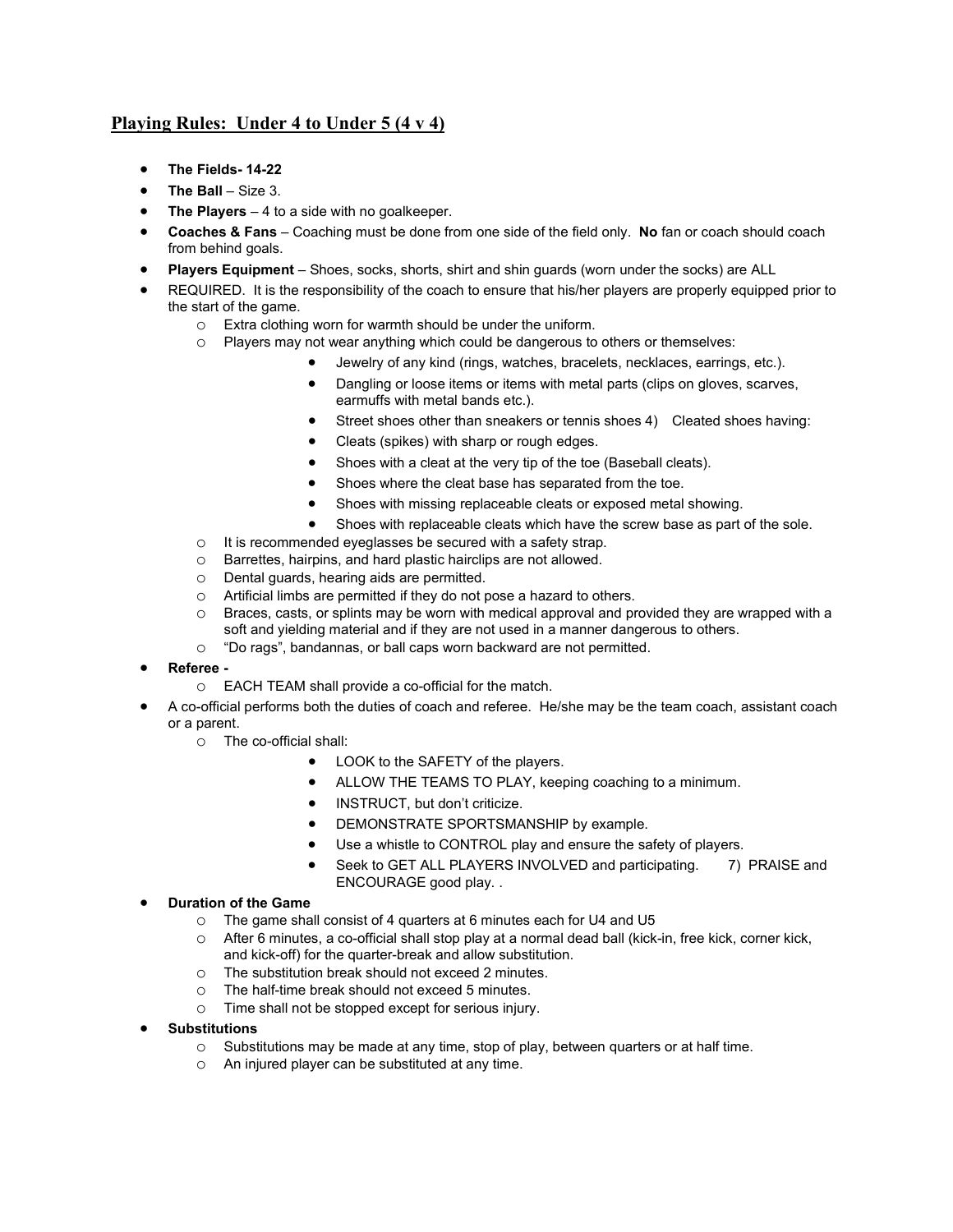- **Start of Play – Kick-off Start of Play Kick-off**
	- o Prior to the game a coin toss shall be held: the winner has the choice of goal to defend and the other team takes the kick-off.
	- $\circ$  At the start of the second half the teams shall switch ends and the team which did not kick off initially will do so now.
	- o After a goal, play is restarted with a kick-off by the team having been scored upon.
	- o Players must be in their own half at the taking of a kick-off. Defensive players may not be within the center circle.
	- o At the kick-off, the ball must move forward on the initial touch.
	- o A goal may not be scored directly from the kick-off unless touched by another player.
	- $\circ$  The 2<sup>nd</sup> & 4<sup>th</sup> quarters shall begin with a restart with a kick-off by the same team that had possession at the quarter stoppage.
	- $\circ$  At the start of the second half (3<sup>rd</sup> quarter) the teams shall switch ends and the team which did not kick off initially will do so now.
- **Method of Scoring** An official score is not kept. No team shall be declared a winner.
	- o **Ball In and Out of Play**
		- The ball is out of play when the WHOLE of the ball has crossed the WHOLE of the line, either in the air or on the ground. The position of the player has no bearing.
		- Corner flags, goal posts, crossbars, referees and linesmen are considered part of the field and play does not stop if the ball rebounds off them unless it then crosses completely over a boundary line.
- **Kick-in** There are no throw-ins at this age. A ball that goes out of touch is restarted with a kickin at the point where the ball went out. A kick-in is an indirect kick meaning it must touch another player before going into the net for a goal to be scored off a kick-in.
- **Fouls and Misconduct**  (See "The TEN Major Fouls" section.)
	- o **Sliding tackles** are NOT permitted, even if properly executed, and are penalized as dangerous play.
	- o Heading is Not permitted, and is penalized as dangerous play.
- **Free Kick Play** See Fouls section. ALL free kicks are considered **DIRECT**. Co-officials should EXPLAIN the infractions to the player(s).
- **Goal Kick** Is taken at the end line if the ball went out of play on the end line after being last touched by the attacking team.
- **Corner Kick**  Is taken at the end line in the corner of the field if the ball went out of play on the end line and was last touched by the defending team.
- **Common Requirements for KICK-OFFS, CORNER KICKS, GOAL KICKS and FREE KICKS** See General Rules section.
	- o Opponents may not be within **4 yards** of the ball until it is put in play.
- **17- Offside** none, but no player shall be allowed to "camp out" in an opponents goal area when the ball is in the other half of the field
- **18- Goal keeping/guarding-** No player should be allowed to permanently stand in front of the goal on the goal line to act as a goalkeeper regardless if they do not use their hands.

## **Fouls-**

If a player commits any of the following seven offenses in a manner CONSIDERED by a REFEREE to be CARELESS, RECKLESS, or INVOLVING EXCESSIVE FORCE

- a) Kicks or attempts to kick an opponent
- b) Trips or attempts to trip an opponent
- c) Jumps at an opponent
- d) Charges an opponent
- e) Strikes or attempts to strike an opponent
- f) Pushes an opponent